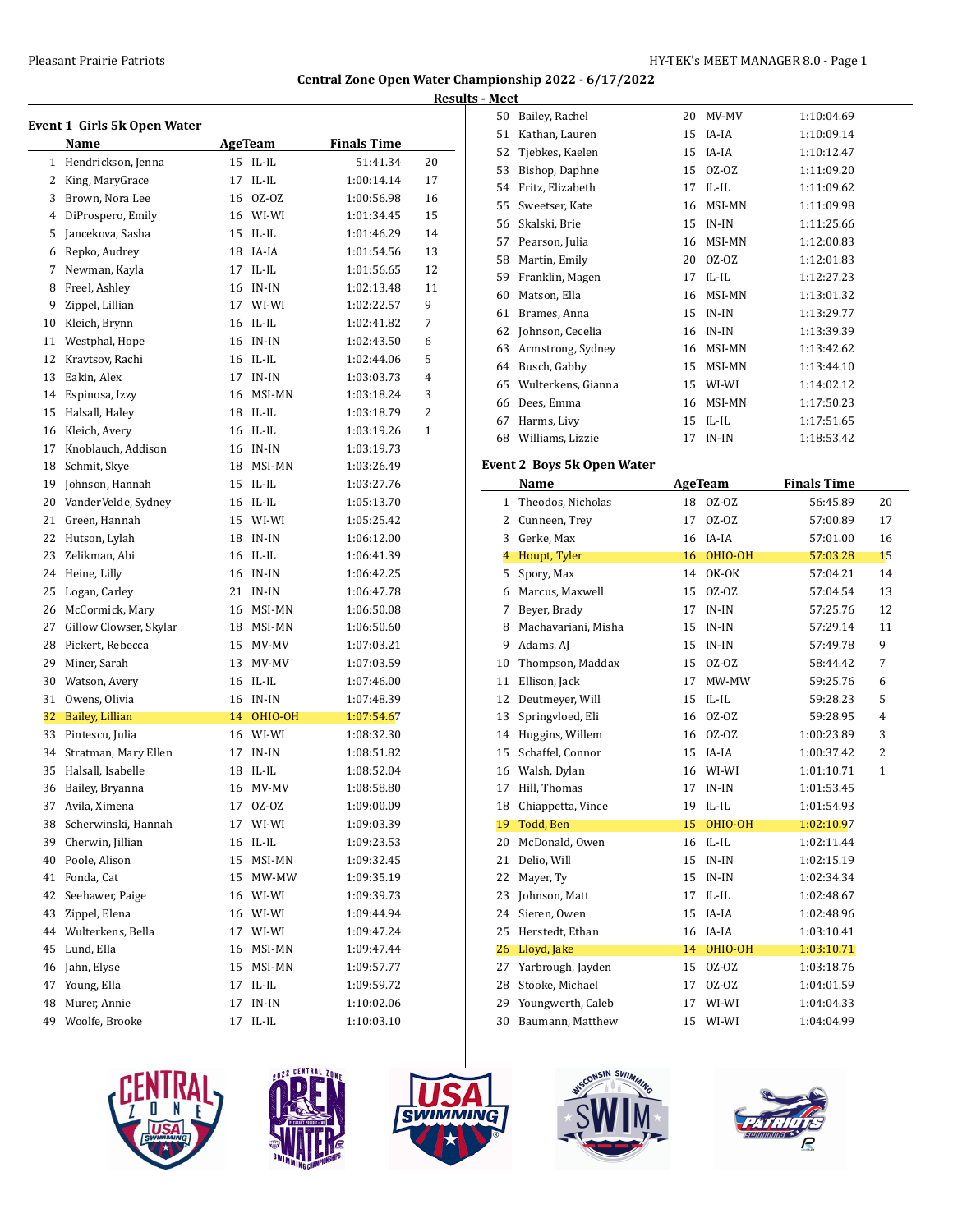### **Central Zone Open Water Championship 2022 - 6/17/2022 Results - Meet**

|    | (Event 2 Boys 5k Open Water) |    |             |                    |
|----|------------------------------|----|-------------|--------------------|
|    | Name                         |    | AgeTeam     | <b>Finals Time</b> |
| 31 | Ehara, Cole                  | 16 | IN-IN       | 1:04:43.56         |
| 32 | Shipley, Drew                | 16 | WI-WI       | 1:05:15.04         |
| 33 | Bowman, Payton               | 17 | IN-IN       | 1:05:18.11         |
| 34 | Wielgoszinski, Leighton      | 18 | $IN-IN$     | 1:05:27.93         |
| 35 | Theodos, Alexander           | 16 | $0Z-0Z$     | 1:06:41.18         |
| 36 | Naji, Moody                  | 16 | $IL$ - $IL$ | 1:06:53.76         |
| 37 | Simonek, Andrew              | 17 | $II - II$   | 1:06:56.47         |
| 38 | Brames, Carter               | 16 | IN-IN       | 1:07:04.42         |
| 39 | Upchurch, Gus                | 16 | IN-IN       | 1:07:06.92         |
| 40 | Hundley, Todd                | 15 | IN-IN       | 1:07:09.54         |
| 41 | Repko, Daniel                | 16 | IA-IA       | 1:08:34.47         |
| 42 | Groppi, Collin               | 20 | WI-WI       | 1:09:06.97         |
| 43 | Sipes, Aidan                 | 18 | IN-IN       | 1:09:20.28         |
| 44 | Hittel, Sam                  | 16 | $IN-IN$     | 1:09:23.79         |
| 45 | Wiley, Trevor                | 16 | IN-IN       | 1:09:24.31         |
| 46 | Miller, Luke                 | 15 | IN-IN       | 1:10:20.66         |
| 47 | Van Doran, Max               | 18 | $IL$ - $IL$ | 1:10:45.79         |
| 48 | Edgington, Aidan             | 17 | $0Z-0Z$     | 1:10:58.07         |
| 49 | Turner, Aaron                | 16 | $IN-IN$     | 1:11:18.25         |
|    |                              |    |             |                    |

### **Event 3 Girls 13-14 2.5k Open Water**

 $\equiv$ 

|    | Name                    | <b>AgeTeam</b> |             | <b>Finals Time</b> |              |
|----|-------------------------|----------------|-------------|--------------------|--------------|
| 1  | Dumm, Joey              | 13             | $IL$ - $IL$ | 31:07.01           | 20           |
| 2  | Cook, Lexi              | 14             | $0Z-0Z$     | 31:08.09           | 17           |
| 3  | Falkner Worgull, Audrey | 14             | WI-WI       | 31:52.16           | 16           |
| 4  | Dietschweiler, Kiersten | 13             | WI-WI       | 31:52.98           | 15           |
| 5  | Furnish, Connelly       | 13             | $IN-IN$     | 32:07.67           | 14           |
| 6  | Eakin, Harper           | 14             | $IN-IN$     | 32:20.58           | 13           |
| 7  | Gerke, Gretchen         | 13             | IA-IA       | 32:21.02           | 12           |
| 8  | Gliniecki, Lexie        | 14             | WI-WI       | 32:33.30           | 11           |
| 9  | Horwath, Anna           | 13             | $IL$ - $IL$ | 32:38.29           | 9            |
| 10 | Gregg, Addison          | 13             | MICH-MI     | 33:16.15           | 7            |
| 11 | Janowiak, Lily          | 13             | $IL$ - $IL$ | 33:18.30           | 6            |
| 12 | Abbott, Lila            | 13             | $IL$ - $IL$ | 33:18.77           | 5            |
| 13 | Stimac, Grace           | 14             | $IN-IN$     | 33:20.38           | 4            |
| 14 | Cicero, Morgan          | 14             | $IN-IN$     | 33:20.67           | 3            |
| 15 | Fitzgerald, Morgan      | 13             | $IL$ - $IL$ | 33:23.10           | 2            |
| 16 | Hasiuk, Lena            | 14             | MV-MV       | 33:23.36           | $\mathbf{1}$ |
| 17 | Johnson, Jane           | 13             | WI-WI       | 33:24.26           |              |
| 18 | Adcock, Casey Adcock    | 14             | $IL$ - $IL$ | 33:25.90           |              |
| 19 | Wiedoff, Sara           | 14             | WI-WI       | 33:26.76           |              |
| 20 | French, Olivia          | 13             | MW-MW       | 33:30.52           |              |
| 21 | Biebl, Alaina           | 13             | MSI-MN      | 33:51.33           |              |
| 22 | Bukey, Lauren           | 14             | $IL$ - $IL$ | 33:55.36           |              |
| 23 | Gustafson, Layla        | 13             | $IL$ - $IL$ | 33:56.01           |              |
| 24 | Stooke, Samantha        | 14             | $0Z-0Z$     | 33:59.81           |              |
| 25 | Horwath, Mia            | 13             | $IL$ - $IL$ | 34:12.17           |              |
| 26 | Maschman, Faith         | 14             | $IL$ - $IL$ | 34:12.52           |              |
| 27 | Wideikis, Angela        | 13             | $IL$ - $IL$ | 34:19.65           |              |
| 28 | Rocca, Annie            | 14             | $IL$ - $IL$ | 34:20.10           |              |

|    | 29 Nieckula, Ariyana  |    | 14 IL-IL    | 34:25.24 |
|----|-----------------------|----|-------------|----------|
| 30 | Pfeiffer, Addison     | 13 | $0Z-0Z$     | 34:36.45 |
| 31 | Schotting, Caleigh    | 14 | $IN-IN$     | 34:41.33 |
| 32 | Zubiri. Ysabella      | 13 | $0Z-0Z$     | 34:45.63 |
| 33 | Pieters, Natalie      | 14 | $IN-IN$     | 34:50.23 |
| 34 | Ostertag, Peyton      | 14 | $IN-IN$     | 34:50.77 |
| 35 | Kellett, Mikayla      |    | 14 IL-IL    | 35:19.66 |
| 36 | Mesker, Cameron       | 13 | $IL$ - $IL$ | 35:40.84 |
| 37 | Dickmann, Anna        | 13 | WI-WI       | 35:46.36 |
| 38 | Outhwaite, Ari        | 13 | MSI-MN      | 35:46.59 |
| 39 | Ankrom, Jazmeen       | 14 | $0Z-0Z$     | 35:48.65 |
| 40 | Weisgerber, Trinity   | 14 | $IL$ - $IL$ | 35:50.18 |
| 41 | Lashley, Evyn         | 14 | $0Z-0Z$     | 35:51.79 |
| 42 | Hajek, Lily           | 13 | $IN-IN$     | 35:54.22 |
| 43 | Bailey, Maggie        | 14 | MV-MV       | 35:57.07 |
| 44 | Fraser, Emily         | 13 | $IL$ - $IL$ | 35:59.22 |
| 45 | Ganser, Grace         | 13 | MSI-MN      | 36:17.92 |
| 46 | Frandsen, Katie       | 13 | $IL$ - $IL$ | 36:26.54 |
| 47 | Wardrop, Molly        | 14 | $0Z-0Z$     | 36:34.93 |
| 48 | West, Maya            | 14 | 0Z-0Z       | 36:36.07 |
| 49 | Solheim, Emma         | 14 | WI-WI       | 37:12.35 |
| 50 | Percy, Skylar         | 14 | MSI-MN      | 37:12.97 |
| 51 | Muthukumaran, Mridula | 13 | IN-IN       | 37:19.46 |
| 52 | Miniewicz, Michelle   | 14 | $IL$ - $IL$ | 37:41.44 |
| 53 | Flewelling, Kaitlin   | 14 | $IN-IN$     | 38:25.47 |
| 54 | Meyer, Macy           | 14 | $IN-IN$     | 38:44.03 |
| 55 | York, Kennedy         | 14 | $IN-IN$     | 38:52.49 |
| 56 | Prangen, Elyse        | 13 | $IL$ - $IL$ | 38:52.85 |
| 57 | Roell, Kaytlin        | 13 | WI-WI       | 38:54.41 |
| 58 | Pfeiffer, Brennan     | 14 | $OZ-OZ$     | 39:27.29 |
| 59 | Heyen, Addison        | 14 | $IN-IN$     | 39:43.59 |
| 60 | Wandycz, Megan        | 13 | $IL$ - $IL$ | 41:01.77 |
|    |                       |    |             |          |

## **Event 4 Boys 13-14 2.5k Open Water**

|    | Name               |    | AgeTeam     | <b>Finals Time</b> |    |
|----|--------------------|----|-------------|--------------------|----|
| 1  | Murawski, Cabot    |    | 14 0Z-0Z    | 29:39.76           | 20 |
| 2  | Gregg, Christopher | 14 | MICH-MI     | 29:42.77           | 17 |
| 3  | Walters, Dawson    | 14 | WI-WI       | 29:49.89           | 16 |
| 4  | Weeks, Matthew     | 14 | $IN-IN$     | 30:02.48           | 15 |
| 5  | Westerman, Thomas  | 13 | OZ-OZ       | 30:03.27           | 14 |
| 6  | Hiley, Carter      | 14 | MW-MW       | 30:15.76           | 13 |
| 7  | Dino, William      | 14 | OZ-OZ       | 31:09.91           | 12 |
| 8  | Patkowa, Lars      | 14 | $IL$ - $IL$ | 31:10.15           | 11 |
| 9  | Winko, Isaiah      | 13 | IN-IN       | 31:24.59           | 9  |
| 10 | Theodos, Camden    | 14 | OZ-OZ       | 31:24.94           | 7  |
| 11 | Gundrum, Drew      | 14 | WI-WI       | 31:32.34           | 6  |
| 12 | Nelson, Finn       | 14 | WI-WI       | 31:32.90           | 5  |
| 13 | Allocco, Alex      | 13 | MSI-MN      | 32:08.91           | 4  |
| 14 | Marsh, Michael     | 14 | IL-IL       | 32:09.21           | 3  |
| 15 | Dunker, Connor     | 14 | $0Z-0Z$     | 32:23.47           | 2  |
| 16 | Feiro, Johnathan   | 14 | $IL$ - $IL$ | 32:25.95           | 1  |
| 17 | Klockow, Max       | 14 | WI-WI       | 33:00.36           |    |
|    |                    |    |             |                    |    |









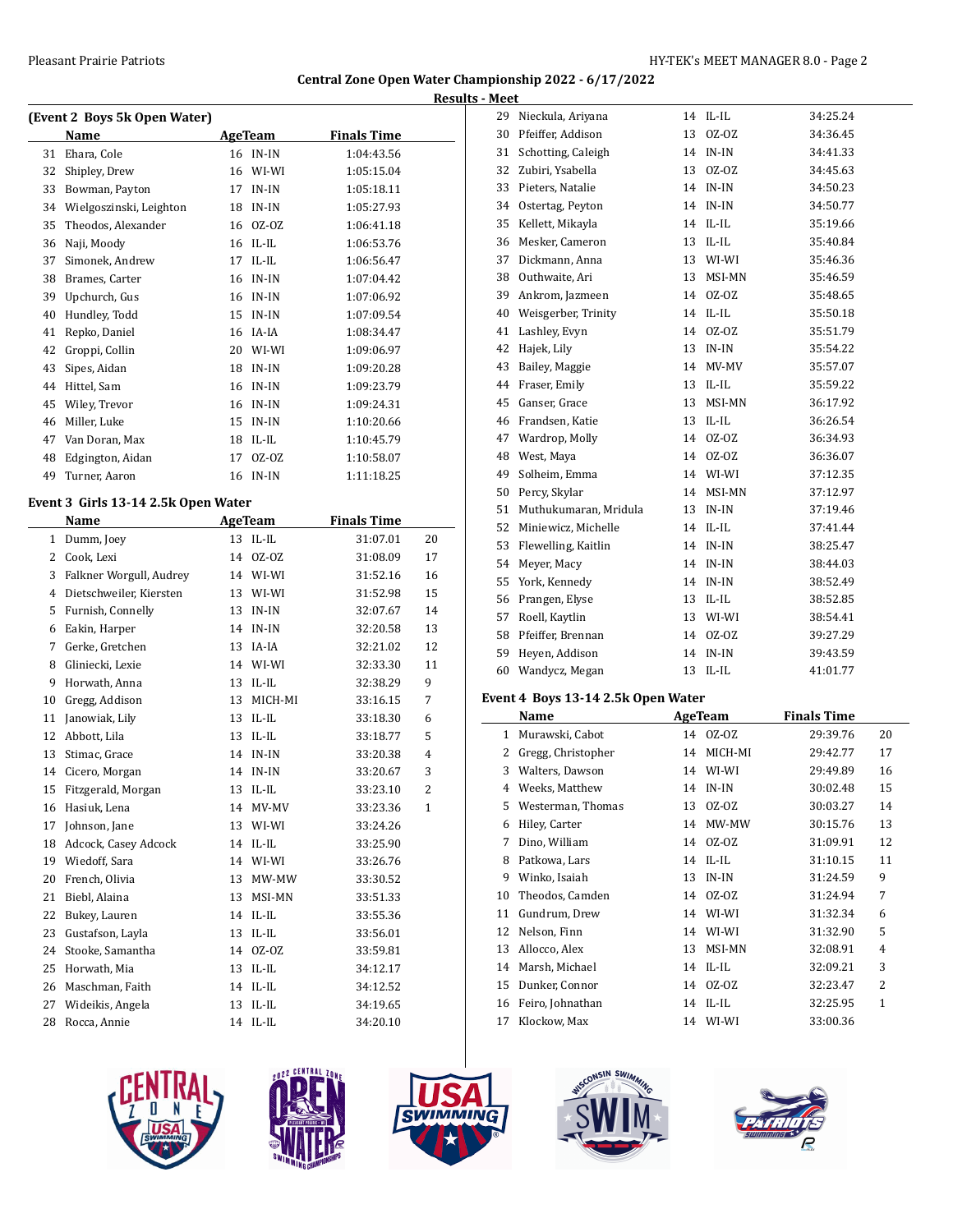$\overline{a}$ 

 $\overline{a}$ 

# **Central Zone Open Water Championship 2022 - 6/17/2022**

|    | (Event 4 Boys 13-14 2.5k Open Water) |    |            |                    |  |
|----|--------------------------------------|----|------------|--------------------|--|
|    | Name                                 |    | AgeTeam    | <b>Finals Time</b> |  |
| 18 | Lemus, James                         | 14 | MSI-MN     | 33:38.83           |  |
| 19 | Brown, Keegan                        | 13 | OZ-OZ      | 33:39.93           |  |
| 20 | He, Wenxu                            | 14 | OZ-OZ      | 33:40.71           |  |
| 21 | Carlson, Brody                       |    | 14 WI-WI   | 33:42.47           |  |
| 22 | Turner, Josh                         |    | $14$ IL-IL | 34:16.99           |  |
| 23 | Torres, Aidan                        | 13 | IL-IL      | 34:36.93           |  |
| 24 | Deutschman, Luke                     |    | 14 0Z-0Z   | 34:37.84           |  |
| 25 | Mellencamp, Lane                     | 14 | IN-IN      | 34:52.52           |  |
| 26 | Berry-Stoelzle, Phlip                |    | 14 IA-IA   | 34:53.77           |  |
| 27 | Lemke, Matthew                       |    | 14 IL-IL   | 34:54.32           |  |
| 28 | Lewis, Riley                         |    | 14 0Z-0Z   | 35:02.40           |  |
| 29 | Sears, Charlie                       | 13 | IL-IL      | 35:11.54           |  |
| 30 | Raghwani, Ruhan                      | 14 | IA-IA      | 35:14.80           |  |
| 31 | Martillo, Elliot                     | 14 | IL-IL      | 36:45.44           |  |
| 32 | Lambert, Tyler                       |    | 14 IL-IL   | 37:34.51           |  |

### **Event 5 Girls 11-12 2.5k Open Water**

|    | Name                 | <b>AgeTeam</b> |             | <b>Finals Time</b> |                |
|----|----------------------|----------------|-------------|--------------------|----------------|
|    | 1 Leiger, Sarah      | 12             | MICH-MI     | 33:45.13           | 20             |
| 2  | King, Madi           | 12             | $IL$ - $IL$ | 34:37.67           | 17             |
| 3  | Copper, Riley        | 12             | $IN-IN$     | 34:50.24           | 16             |
| 4  | Gagan, Emily         | 12             | WI-WI       | 34:58.00           | 15             |
| 5  | Giblin, Ella         | 12             | $IL$ - $IL$ | 35:21.50           | 14             |
| 6  | Hahlen, Pressley     | 12             | WI-WI       | 35:27.14           | 13             |
| 7  | Sanders, Neva        | 12             | MSI-MN      | 35:29.57           | 12             |
| 8  | Hubbard, Kallie      | 12             | $0Z-0Z$     | 35:33.21           | 11             |
| 9  | Fan, Jessica         | 12             | MW-MW       | 35:33.84           | 9              |
| 10 | Thomas, Amelia       | 12             | IA-IA       | 35:49.47           | 7              |
| 11 | Poska, E.B.          | 12             | $IL$ - $IL$ | 36:01.49           | 6              |
| 12 | Schott, Vivian       | 11             | MSI-MN      | 36:34.04           | 5              |
| 13 | Lynch, Madeline      | 12             | $IL$ - $IL$ | 36:42.97           | $\overline{4}$ |
| 14 | Miller, Elise        | 12             | WI-WI       | 36:59.36           | 3              |
| 15 | Lewis, Madison       | 11             | $IL$ - $IL$ | 37:05.97           | $\overline{c}$ |
| 16 | Dolan, Adalyn        | 11             | $0Z-0Z$     | 37:06.75           | $\mathbf{1}$   |
| 17 | Serres, Audrey       | 12             | MSI-MN      | 37:07.11           |                |
| 18 | Casey, Kaia          | 11             | MSI-MN      | 37:07.42           |                |
| 19 | Brady, Paityn        | 12             | $IL$ - $IL$ | 37:11.24           |                |
| 20 | Gardner, Cali        | 12             | $IL$ - $IL$ | 37:14.85           |                |
| 21 | Weisgerber, Jocelyn  | 11             | $IL$ - $IL$ | 37:24.22           |                |
| 22 | Maxwell, Prairey     | 11             | $0Z-0Z$     | 37:36.73           |                |
| 23 | Lee-Ingham, Juliette | 12             | MV-MV       | 37:39.08           |                |
| 24 | Green, Maeve         | 12             | WI-WI       | 37:41.15           |                |
| 25 | Carr, Rose           | 12             | $IL$ - $IL$ | 37:44.33           |                |
| 26 | Utschig, Vivian      | 12             | $IL$ - $IL$ | 37:49.73           |                |
| 27 | Keister, Sabine      | 12             | MSI-MN      | 37:52.63           |                |
| 28 | Rischling, Ella      | 11             | $IN-IN$     | 38:26.67           |                |
| 29 | Burzynski, Rachel    | 11             | WI-WI       | 38:27.83           |                |
| 30 | Skubiak, Vera        | 11             | $IL$ - $IL$ | 39:13.56           |                |
| 31 | Stout, Jessa         | 12             | $IN-IN$     | 39:31.93           |                |
| 32 | Kocher, Maggie       | 12             | MSI-MN      | 40:39.17           |                |
|    |                      |                |             |                    |                |

|              | <b>Results - Meet</b> |                                           |    |                |                    |    |
|--------------|-----------------------|-------------------------------------------|----|----------------|--------------------|----|
|              | 33                    | Reichert, Greta                           |    | 12 MSI-MN      | 41:13.95           |    |
|              | 34                    | Torres, Sofia                             |    | 11 IL-IL       | 42:06.19           |    |
|              |                       | Event 6 Boys 11-12 2.5k Open Water        |    |                |                    |    |
|              |                       | Name                                      |    | AgeTeam        | <b>Finals Time</b> |    |
|              |                       | 1 Pendleton, Joshua                       |    | 12 IN-IN       | 32:02.84           | 20 |
|              | 2                     | Kim, Aiden                                | 12 | $0Z-0Z$        | 32:32.79           | 17 |
|              | 3                     | Carlile, Austin                           | 12 | IN-IN          | 32:40.80           | 16 |
|              | 4                     | Wisotzke, Benjamin                        | 12 | WI-WI          | 32:46.36           | 15 |
|              | 5                     | Riolo, Michael                            | 12 | MSI-MN         | 33:25.15           | 14 |
|              | 6                     | Peterson, Henry                           | 12 | MSI-MN         | 33:45.75           | 13 |
|              | 7                     | Hinger, Gunner                            | 12 | IL-IL          | 33:58.97           | 12 |
|              | 8                     | Voss, Mason                               | 11 | $0Z-0Z$        | 33:59.71           | 11 |
|              | 9                     | Moore, Zach                               | 12 | MSI-MN         | 34:04.12           | 9  |
|              | 10                    | McMillian, Maxwell                        | 12 | $OZ-OZ$        | 34:15.66           | 7  |
|              | 11                    | Pumphrey, Everett                         | 12 | $IL$ - $IL$    | 34:30.73           | 6  |
|              | 12                    | Gillisse, Landon                          | 12 | IN-IN          | 35:20.14           | 5  |
|              | 13                    | Dietsche, Gabe                            | 12 | WI-WI          | 35:26.08           | 4  |
|              | 14                    | Yoshimura, Jack                           | 12 | WI-WI          | 35:27.56           | 3  |
|              | 15                    | Dorsey, Morgan                            | 12 | WI-WI          | 35:35.37           | 2  |
| 20           | 16                    | Francis, Eli                              |    | 12 IN-IN       | 35:45.32           | 1  |
| 17           | 17                    | Petersen, Zack                            |    | 12 IL-IL       | 35:56.76           |    |
| 16           | 18                    | Olsen, Jack                               | 12 | MW-MW          | 36:12.00           |    |
| 15           | 19                    | Sears, Dylan                              | 12 | $IL$ - $IL$    | 36:12.32           |    |
| 14           | 20                    | Cadwell, Landen                           | 12 | MW-MW          | 36:30.53           |    |
| 13           | 21                    | Sanchez-Gonzalez, Luis                    | 12 | IN-IN          | 37:01.05           |    |
| 12           | 22                    | Riolo, Timmy                              | 11 | MSI-MN         | 37:03.26           |    |
| 11           | 23                    | Bergin, Sam                               |    | 12 WI-WI       | 37:05.19           |    |
| 9            | 24                    | Schrier, Andrew                           |    | 12 IN-IN       | 37:05.58           |    |
| 7            | 25                    | Allocco, Andy                             | 11 | MSI-MN         | 37:24.80           |    |
| 6            | 26                    | Polyak, Nik                               | 11 | IA-IA          | 37:34.14           |    |
| 5            | 27                    | Jones, Alex                               | 11 | MW-MW          | 40:28.36           |    |
| 4            |                       | Event 7 Girls 10 & Under 1.25k Open Water |    |                |                    |    |
| 3            |                       | Name                                      |    | <b>AgeTeam</b> | <b>Finals Time</b> |    |
| <sup>1</sup> |                       |                                           |    |                |                    |    |

|              | Name                     |    | AgeTeam     | <b>Finals Time</b> |                          |
|--------------|--------------------------|----|-------------|--------------------|--------------------------|
| $\mathbf{1}$ | Lowery, Suzanna          | 10 | WI-WI       | 19:11.78           | 20                       |
| 2            | Scullion, Daphne         | 10 | WI-WI       | 19:12.03           | 17                       |
| 3            | Graham, Gabby            | 10 | $IL$ - $IL$ | 19:32.86           | 16                       |
| 4            | Gardner, Pippa           | 10 | $IL$ - $IL$ | 20:15.76           | 15                       |
| 5            | Haberkorn, Rachel        | 10 | IL-IL       | 20:59.08           | 14                       |
| 6            | Kissinger, Maddy         | 9  | MSI-MN      | 21:04.08           | 13                       |
| 7            | Anderson, Raelyn         | 10 | WI-WI       | 21:08.85           | 12                       |
| 8            | Alde, Charlotte          | 10 | $IL$ - $IL$ | 21:09.22           | 11                       |
| 9            | Kukowski Gonzalez, Sofia | 10 | MSI-MN      | 21:19.34           | 9                        |
| 10           | Armstrong, Aria          | 10 | MSI-MN      | 21:19.64           | 7                        |
| 11           | Hubster, Maggie          | 9  | $IN-IN$     | 21:29.91           | 6                        |
| 12           | Layton, Indie            | 10 | $0Z-0Z$     | 21:45.47           | 5                        |
| 13           | Virgin, Ellyn            | 10 | MSI-MN      | 21:51.70           | 4                        |
| 14           | Smith, Kinzlee           | 10 | IA-IA       | 24:06.25           | 3                        |
| 15           | Wert, Alexandra          | 10 | MSI-MN      | 24:35.25           | $\overline{\mathcal{L}}$ |
| 16           | Newhall, Jane            | 10 | MSI-MN      | 26:09.84           | 1                        |
| 17           | Lorence, Finley          | 10 | MSI-MN      | 27:42.23           |                          |